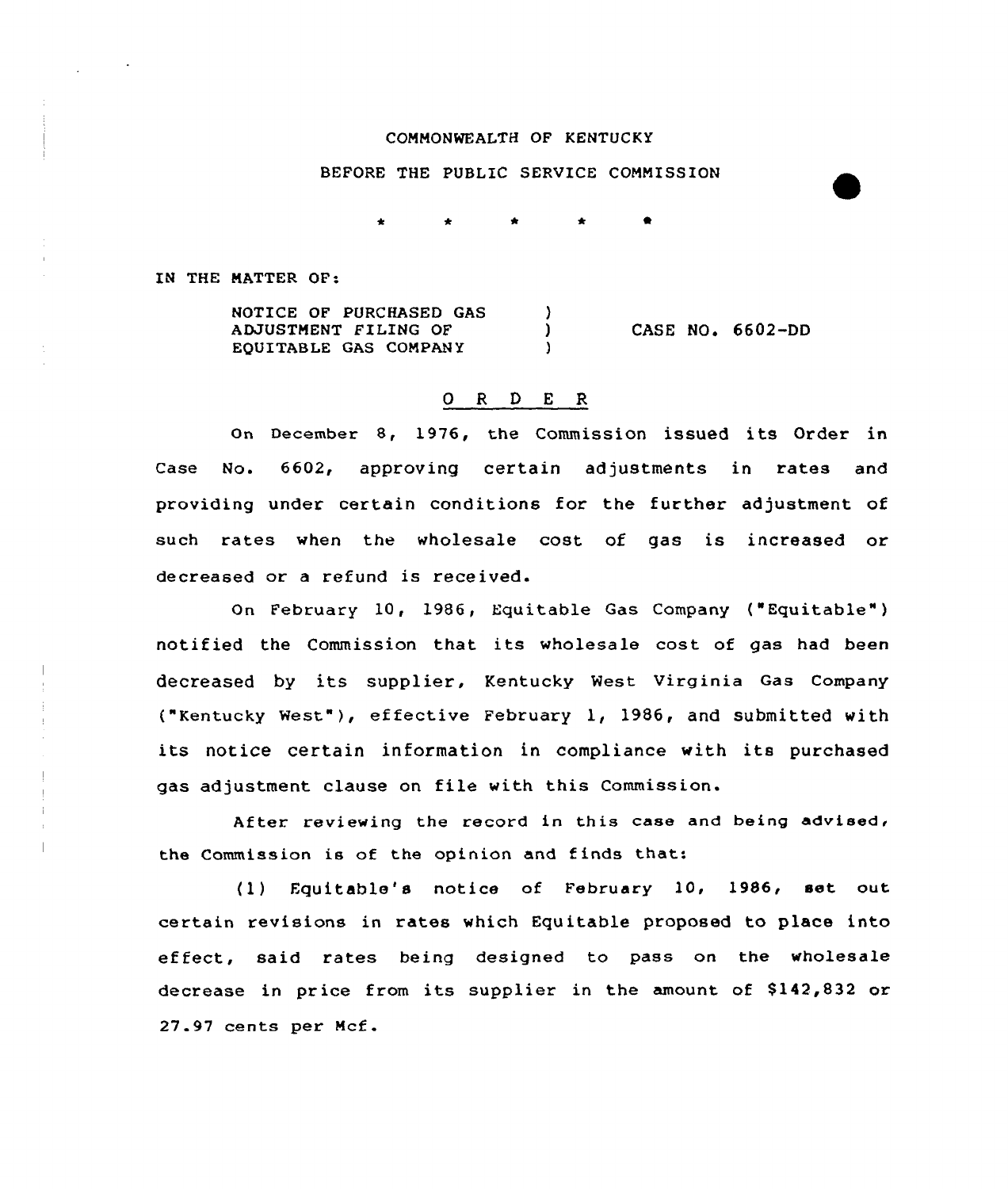(2) Kentucky West filed an application for decreased rates to become effective February 1, 1986, with the Federal Energy Regulatory Commission. Equitable requested an effective date of March 1, 1986; the effective date should be the effective date from its supplier, February 1, 1986.

(3) Equitable should report to the Commission any excess revenues collected from February 1, 1986, to the date of this Order, along with <sup>a</sup> plan to refund excess revenues to its customers.

(4) Equitable should submit copies of each gas purchase contract and all other agreements, options or similar such documents, and all amendments and modifications thereof related to the procurement of gas supply. Any changes in the documents, including price escalations or any new agreements entered into after the initial submission, should be submitted at the time they are entered into. Where gas is purchased from utility-owned or controlled sources, or the contract contains a price escalation clause, those facts should be noted and Equitable should explain and justify them in writing.

(5) Equitable's adjustment in rates under the purchased gas adjustment provisions approved by the Commission in its Order in Case No. 6602 dated December 8, 1976, is fair, just and reasonable and in the public interest and should be effective with gas supplied on and after February 1, 1986.

IT IS THEREFORE ORDERED that:

(1) The rates in the Appendix to this Order be and they hereby are authorized effective with gas supplied on and after February 1, 1986.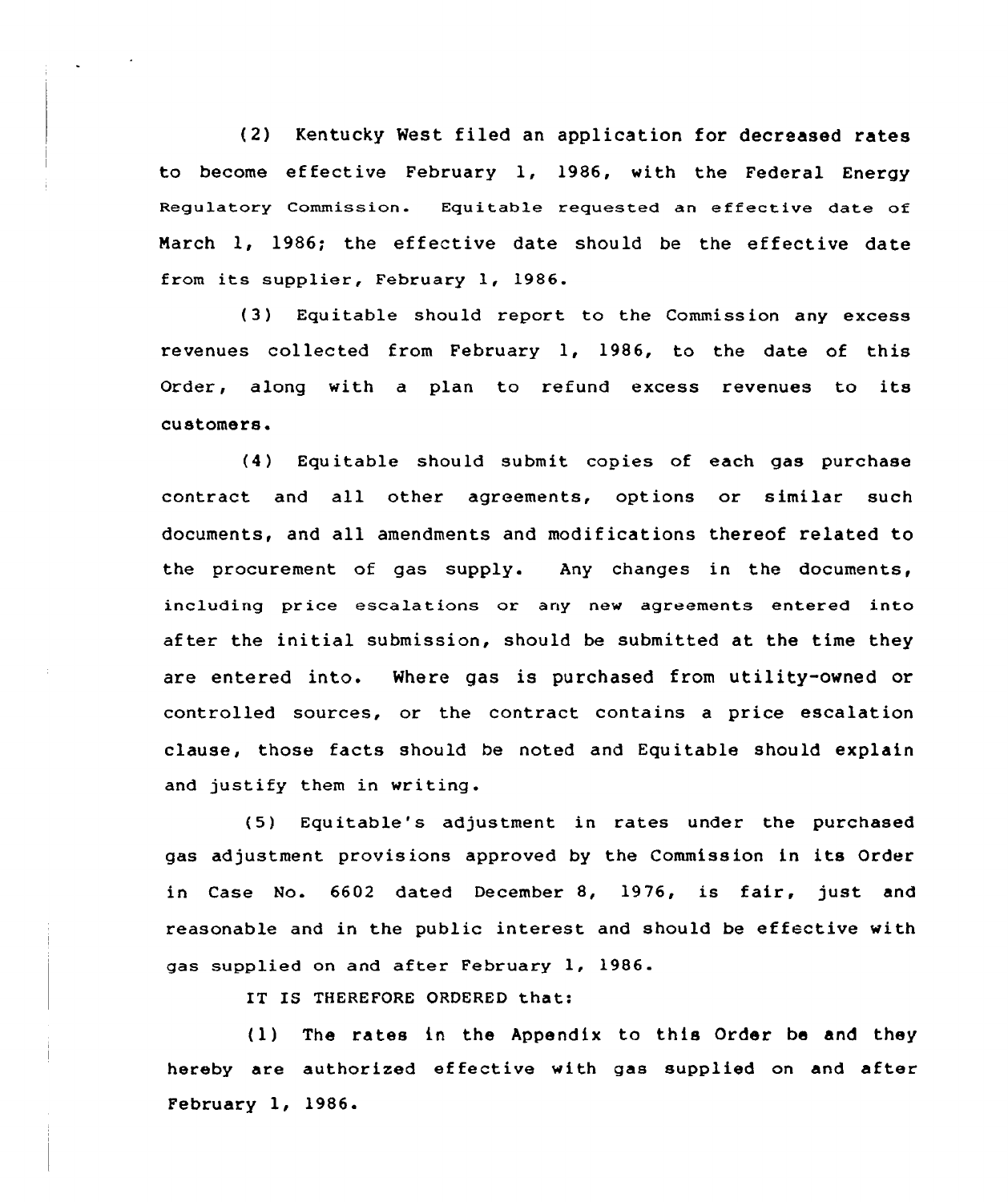(2) within 30 days from the date of this order Equitable shall file with this Commission any excess revenues collected and a refund plan.

(3) Within 20 days of the date of this Order Equitable shall supply the contract information requested herein and comply with all provisions of that request.

(4) Within 30 days of the date of this Order Equitable shall file with this Commission its revised tariffs setting out the rates authorized herein.

Done at Frankfort, Kentucky, this 24th day of February, 1986.

PUBLIC SERVICE CONNISSION

 $\ell$  D. I lem ice Chairman

Commissione

ATTEST:

**Secretary**